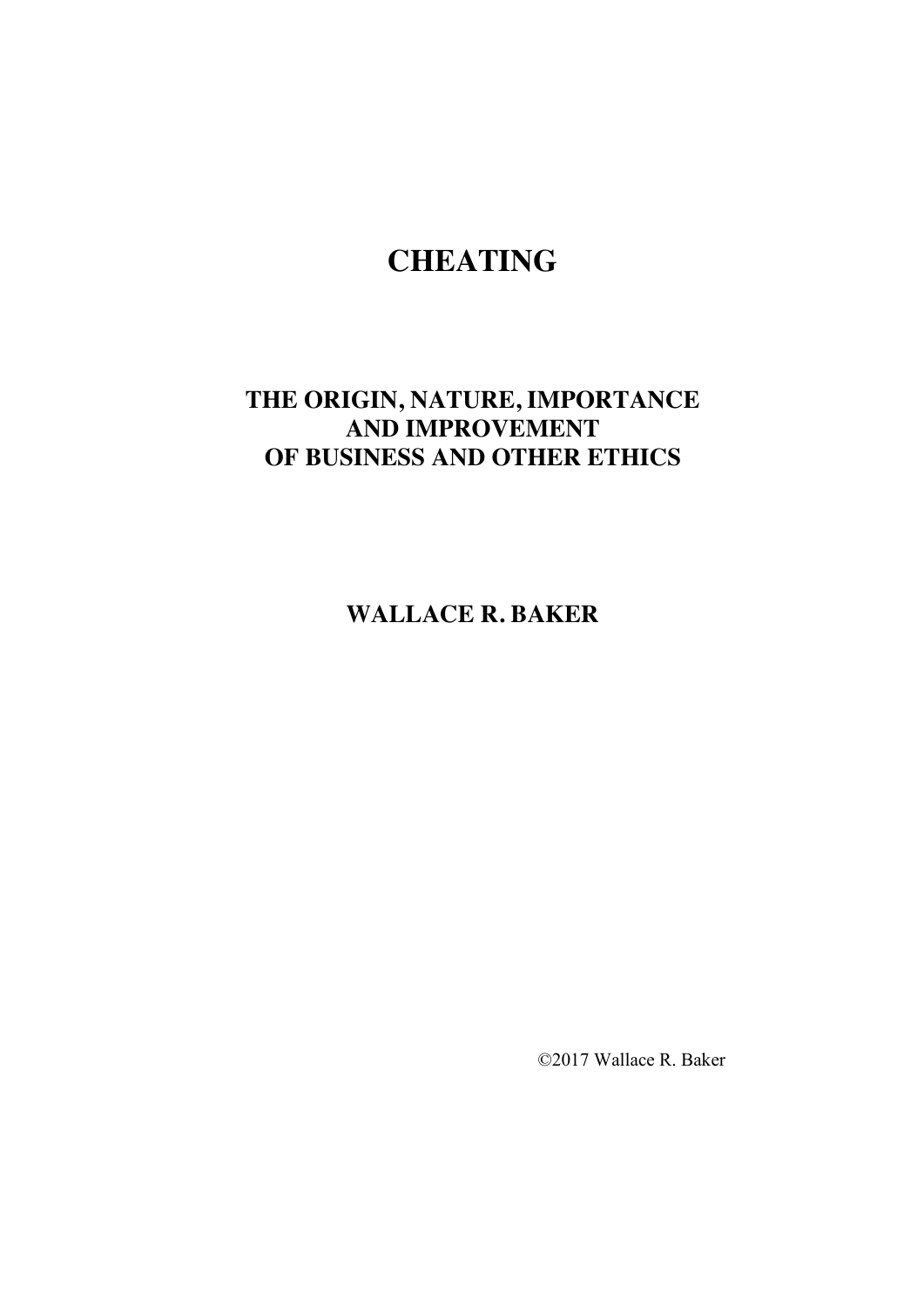Professor Frank's solution is to tax harmful behavior not to prohibit it. Those that can afford the tax will finance the government but the harmful activity by others less wealthy will be discouraged by taxation.

#### **9. DOES ETHICAL CONDUCT PAY?**

This question is difficult to answer because it is not easy to prove one way or the other since unethical conduct is usually hidden. However, in major business enterprises there are few open advocates for unethical dealing because it adversely affects the business's reputation, weakens employee morale and can create large potential risks for the business if the activity is not only unethical but illegal.

There have been many examples in the press where unethical conduct has been extremely costly to countries, companies and many individuals. Recent events in the U.S. relating to Enron and World Com are examples where the real financial condition of the business was not apparent to investors because of lack of transparency and questionable accounting practices which resulted in overstating earnings.

This situation with Enron in the U.S. arose recently after development of new trading markets with high risks. Significant speculation in a more competitive stock market with vanishing margins in some companies pushed business executives into unrealistic and dishonest accounting to maintain earnings, which, when discovered, provoked a steep downturn in the market for its stock and substantial losses for shareholders, including numerous pension funds. For workers, their jobs disappeared. In contrast, many top executives made millions of dollars selling shares based on insider knowledge before the fall. Some criminal indictments and jail sentences have been secured and law suits alleging illegal or insider trading, fraud and other legal theories have been filed and settled for large sums. Even so, unethical conduct may still have been profitable for some corporate executives as it appears to have been for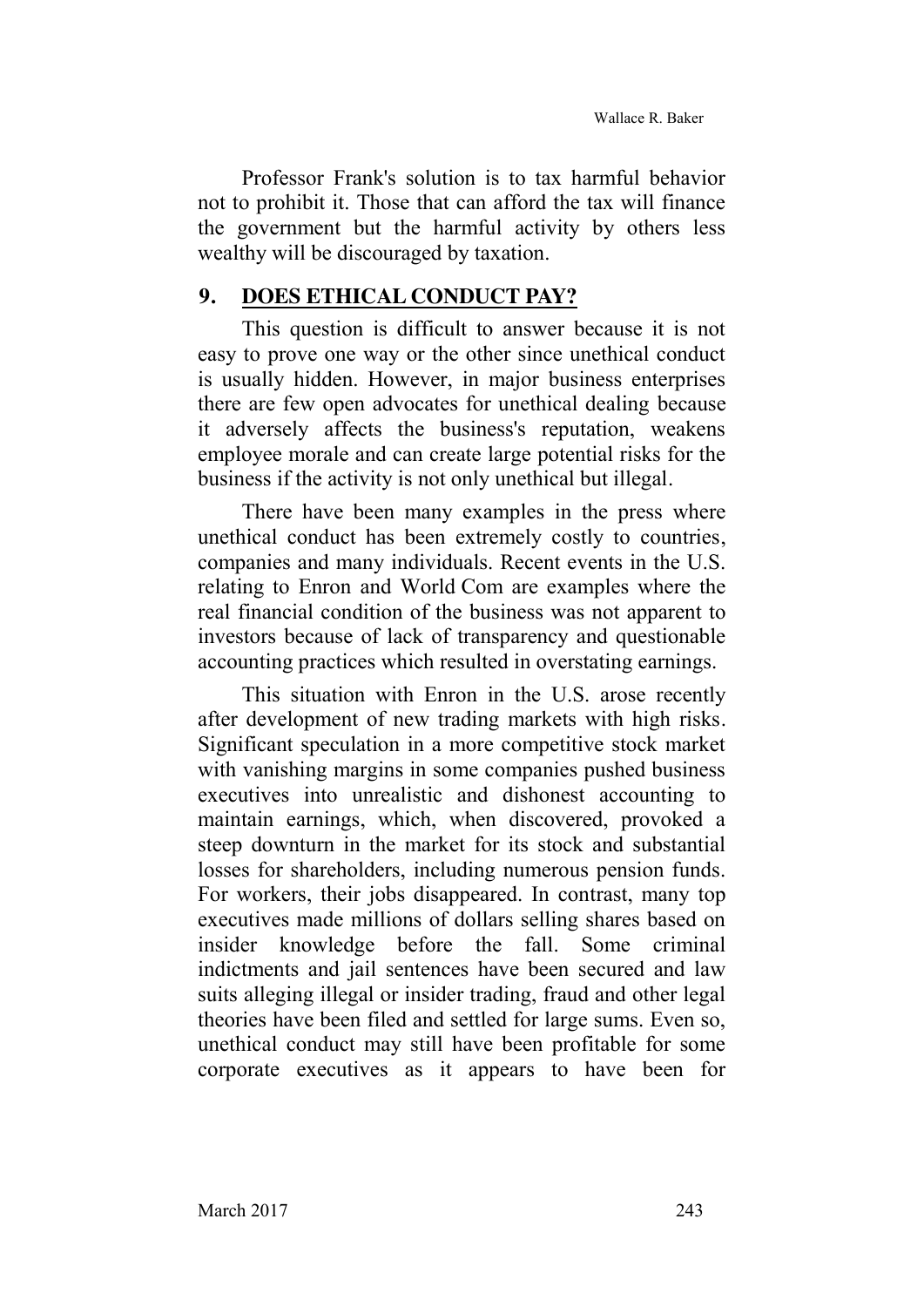"Chainsaw" Dunlop who misled shareholders and the public when he was an executive in the Sunbeam Company and several other companies he managed. However a company which purchased Sunbeam in good faith recently recovered a judgment for 1.45 billion dollars from an investment bank which helped arrange the sale, based on its negligence in failing to inform the purchaser of its much reduced value.

Another situation occurred in 2000 in the Philippines, resulting in the attempted impeachment of President Estrada for unethical conduct and his subsequent forced resignation. This type of behavior undermined confidence and adversely affected the Philippine stock market when insider trading was suspected.

Illegal bribes win contracts which should be awarded following fair competitive principles. Such illegal conduct costs consumers more since the cost of illegal payments is passed on to them through higher prices. The U.S. Foreign Corrupt Practice Act criminalizes such activity for U.S. corporations.

Other examples of costs incurred by unethical conduct in France are recounted in a book entitled *Le coût de la non-éthique* (The cost of being unethical), Cercle Ethique des Affaires, October 1996, i.e. the hugely costly Crédit Lyonnais scandal which cost French taxpayers billions of French francs and which almost destroyed what was a leading international bank in the early 1900's. However, it should be noted that this was a government-owned bank, not a private enterprise.

Finding examples of where unethical conduct has profited immoral businessmen is much more difficult to locate or measure because, where successful, the situation is usually kept secret unless a scandal destroys secrecy.

Perhaps one exception is the business activities of the Italian mafia which has a long history and prospered in Italy and spread in the United States over a period of many years.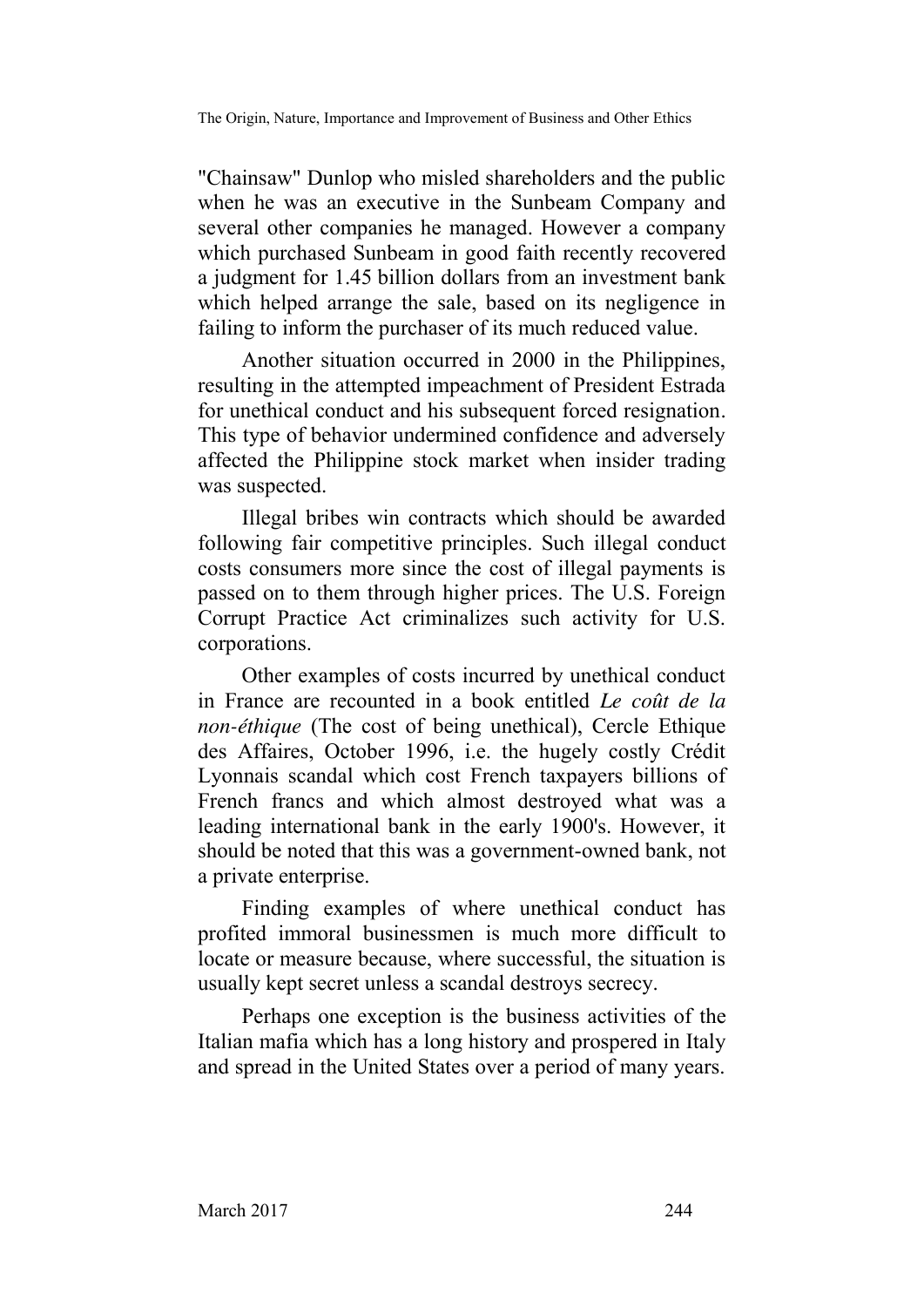In these cases, bad ethics seems to have been profitable, although sometimes highly risky for its practitioners. Unfortunately such illegal businesses are widespread in many countries and sometimes move into legitimate businesses with their illegal methods, which make them even more difficult to suppress.

#### *Warren Buffet – Honest Business is Fun*

Warren Buffett, a leading American billionaire businessman, declined to make the judgment that crime does not pay in business dealings. He said "I won't say crime doesn't pay. But crime is not necessary and is not as much  $fin''^{186}$ 

Unfortunately, there is, in both developed and less developed countries, corruption and unethical conduct which leads to the conclusion that our societies are still insufficiently ethically developed and law enforcement too weak, so crime and unethical conduct unfortunately often seems to reward the individual wrongdoer. Less developed countries and former communist states are often in worse shape. Ethics, development and democracy are hopefully improving and are refined over the long run although there are periods of back-sliding as well, in particular when there is a boom followed by a crash in the stock market - which is up to now a periodically recurring situation in a free enterprise economy.

One attorney active in business has estimated that in his community one-third of the businesses have activities or operating procedures that are not up to ethical standards.

 <sup>186</sup> Harvard Law Record. Apr. 10, 1998. *Buffett's Quotations*. Page 5.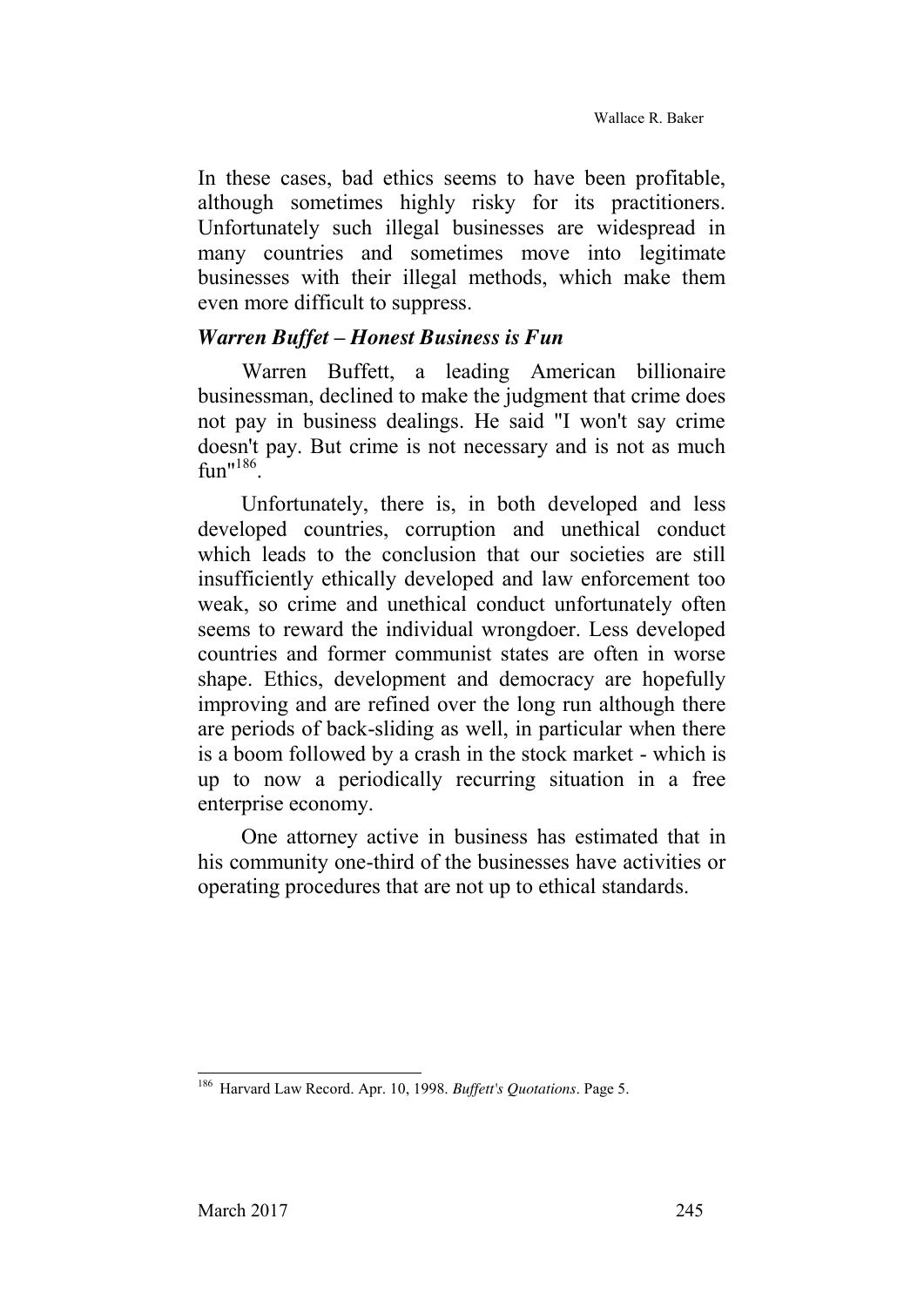The Origin, Nature, Importance and Improvement of Business and Other Ethics

# *Amartya Sen187: Do Ethics Make Economic Sense?*

The following ideas were expressed by Amartya Sen, a Nobel Prize-winning economist. In contrast to Milton Friedman (another Noble Prize winner), Sen has a different view on the role of profit seeking by corporations in modern economies. The different opinions of these two notable economists are rooted, to a considerable degree, in contrasting views of ethics.

Sen begins by questioning the source of the idea that business has no need for ethics. Sen points out that in both eastern and western thought ethics has been seen as integral to business transactions. Sen traces the idea that there is no connection between ethics and business to a misinterpretation of a famous passage by Adam Smith which reads as follows:

"It is not from the benevolence of the butcher, the brewer, or the baker that we expect our dinner, but from their regard to their own interest. We address ourselves, not to their humanity, but to their self-love". See Smith, Adam, An Inquiry into the Nature and Causes of the Wealth of Nations.

This widely quoted passage has been interpreted as showing that markets can function solely on the basis of self-interest. Concern about others is unnecessary. Hence, ethics is simply not needed in business.

Sen argues that this reading of the passage misinterprets what Smith thought about ethics and business. He makes three important points to show the limits of pure self-interest in the market.

1. While self-interest provides effective motivation for the butcher, brewer, and baker to produce goods, a

<sup>&</sup>lt;sup>187</sup> "Does Business Ethics Make Economic Sense ?" by Amartya Sen, Business Ethics Quarterly 3, no. 1 (1993): 45-54. Also see Bunting, Madeleine, Global Development [www.theg](http://www.the/)uardian.com/world/2013/jal/16 Amartya-Sen-india-dirtyfighter.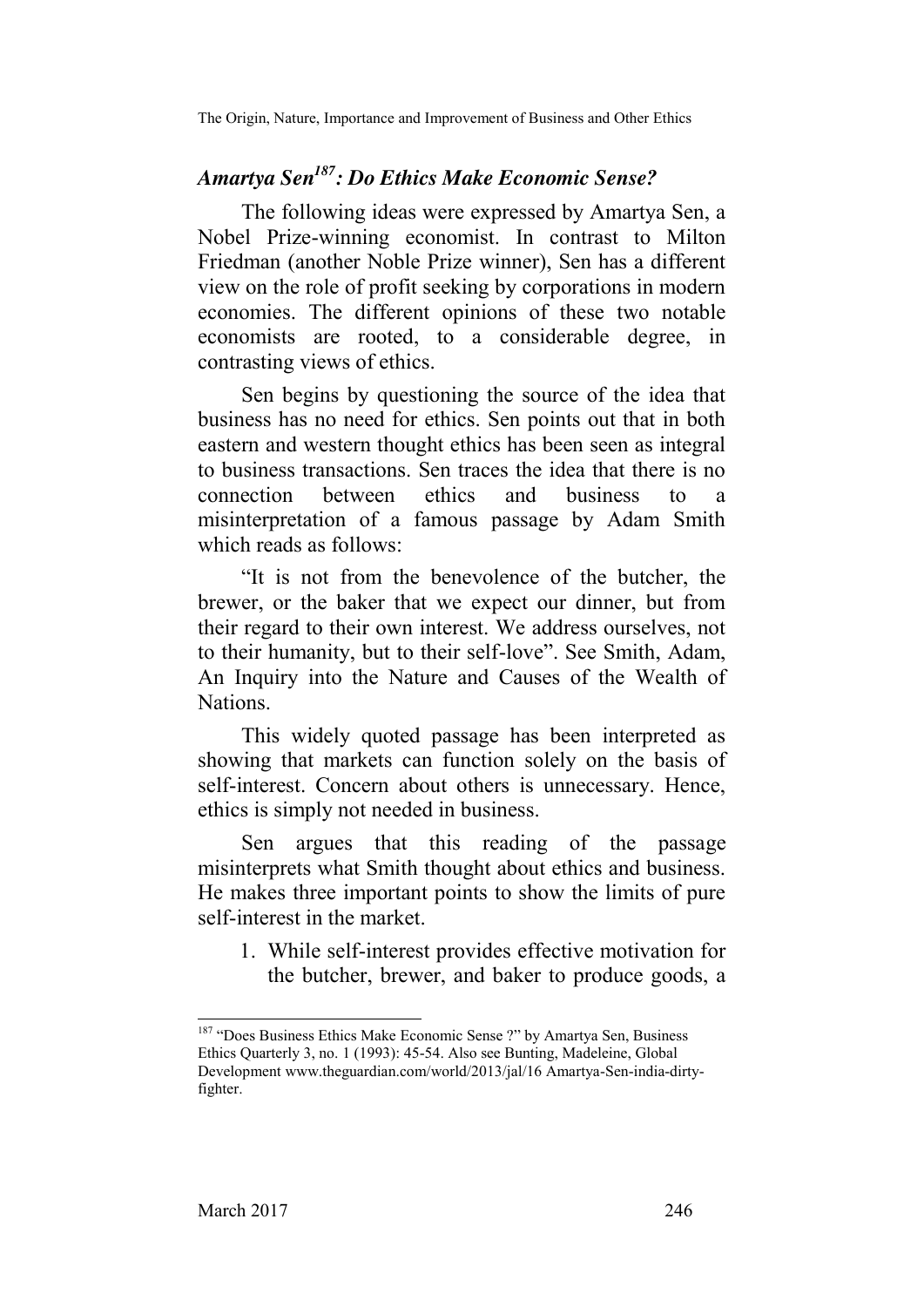market also needs trust and confidence to function efficiently. For example, how much bread would a consumer buy if there was a suspicion that the baker substituted rat poison for flour because it was cheaper? […]

2. Well –functioning economies need public as well as private goods. Public goods are essentially goods that are shared as opposed to private goods which are not shared. To a considerable extent, it is othercentered considerations that drive the production of public goods, rather than personal gain.

Sen offers some examples: one example of a public good is an epidemic-free environment. Since public goods are essentially shared, there is a significant free-rider problem. Air pollution is an example of a public bad.

3. In the distribution of goods, there are important nonself-interested motivators. People care very much if they don't receive their fair share of credit; they may well be outraged if they are unfairly blamed. Furthermore, many people are motivated by a desire to do good for others, say by contributing time or money to help flood or earthquake victims.

Finally, Sen says that there are two ways one can connect business and ethics. One is in a purely instrumental sense; the free market system needs a significant amount of ethics to function […]. The other is out of intrinsic concern for such ethical values as fairness, the well-being of others, and a personal sense of integrity.

Sen has also written that economic growth without investment on human development is unsustainable and unethical. His work has contributed to the UN Human Development Index.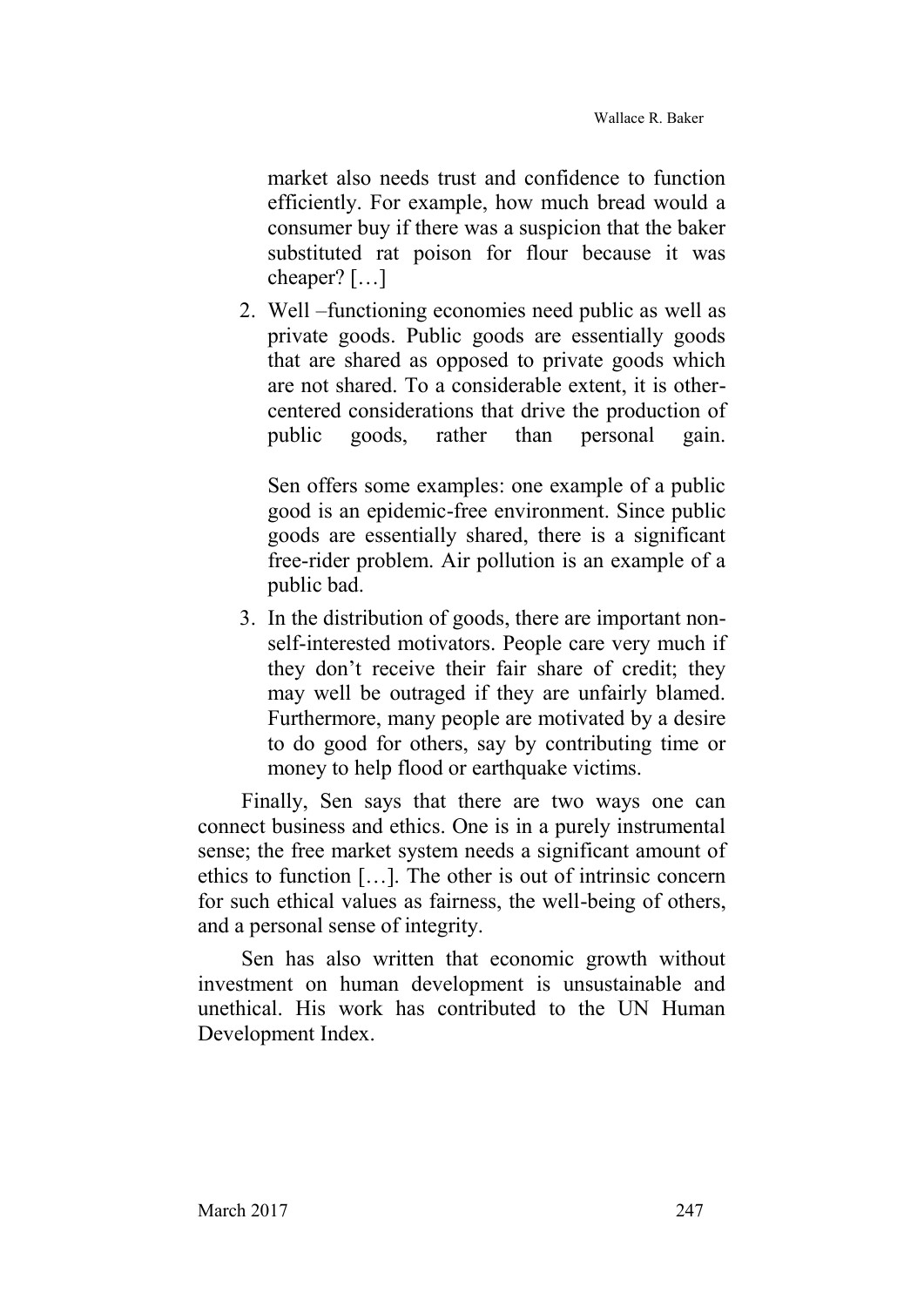The Origin, Nature, Importance and Improvement of Business and Other Ethics

# *Armand Hammer - A Successful Unethical and Criminal Businessman*

In John Richardson's book, *Sacred Monsters Sacred Masters*, published by Random House in 2001, he has rewritten a series of essays he previously wrote mostly about painters and collectors of art he has known personally "either because their genius, quirkiness or villainy intrigued me […]". In pages 268-288 he describes Armand Hammer, a businessman villain who was extremely successful in business, often on TV as a business leader, flew around in a luxurious jet and had a reputation as a genius philanthropist.

Richardson worked for Hammer's company, M. Knoedler & Co, an illustrious firm of international art dealers.

In his essay he writes "at first I was fascinated by Hammer, watching him fabricate something out of nothing. The boasts, the lies, the corners he cut!

I was also fascinated by Hammer's ability to persuade a great many people who should have known better. Deng Xiao Ping, […] Edward Heath, Menahem Begin, […] Leonid Brezhnev, John D. Rockefeller and Henry Kissinger [...] Hammer would have you believe he was one of the most farsighted entrepreneurs of his day who had built Occidental Petroleum […] from nothing into a \$21 billion company, that he had brought off the deals of the century [...] with the Soviet Union and China [...] and he was the last great collector. This was virtually all a sham contrived out of smoke and mirrors and bullshit".

According to Richardson it was not until twenty years later after a brilliant investigative book by Edward J. Epstein who taught at MIT and other top schools: *Dossier: The Secret History of Armand Hammer*188, did he appreciate

 <sup>188</sup> For a summary of Dossier: *The Secret History of Armand Hammer* by Edward Joy Epstein see http:/www/freerepublic.com/forums/2661957.htm

*Gore Family Ties* by John Ervin. Find articles/News/Insight on the news, May 22, 2000.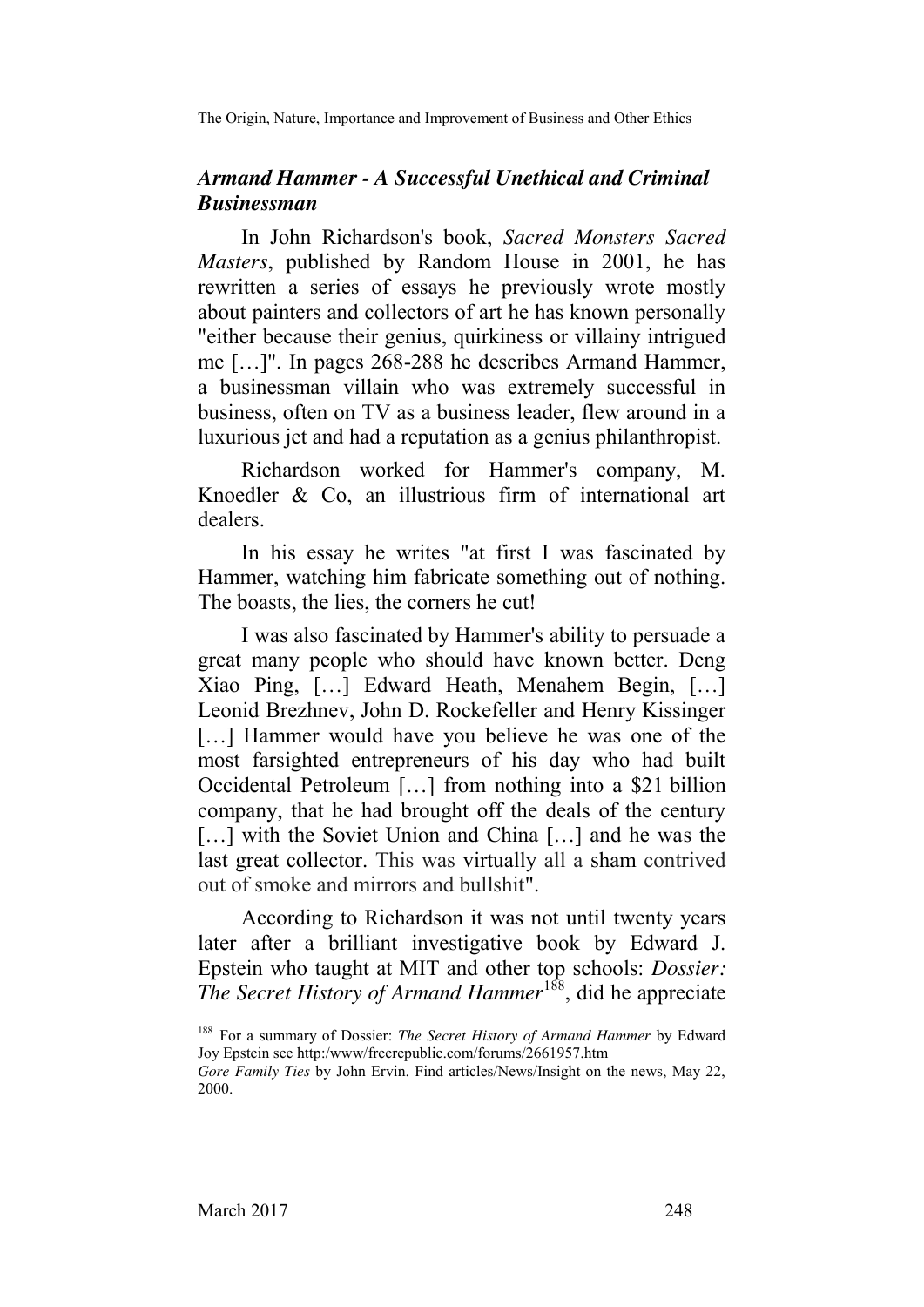the extent of Mr. Hammer's dishonesty. Epstein was an accomplished political scientist who explained how Hammer bought politicians like Al Gore Sr. and Jr. and how they were in his pocket – sort of business associates who received stock in Hammer's company Occidental Petroleum, the 4<sup>th</sup> largest in the United States. Hammer's father Julius (probably a spy for Russia) taught his son how to be a communist and a capitalist expert in all the dirty tricks. President Bush pardoned him for his conviction for making illegal contributions to Richard Nixon's election campaign. So he "bought" both Democratic and Republican politicians.<sup>189</sup>

So if one considers the case of Arnaud Hammer, one could conclude dishonest, criminal, unethical businessmen sometimes are extremely successful in business and still maintain good public reputations probably due to their charitable activities. What percentage of successful businessmen are dishonest? Half?

# *Clement's Unethical Blue Chips*

Ronald W. Clement in his article *Just How Unethical is*  American Business?<sup>190</sup> concludes that as of 1999, forty corporations in the Fortune 100 had reports in the press relating to accounting, securities or consumer fraud, discriminatory practices, undisclosed executive pay, questionable practices or patent infringement. The author lists the names of companies having the most unacceptable behavior as follows: Philip Morris (Altria), Lorillard (Loews), Merck, Ford Motors, MCI, WorldCom, Enron,

-

<sup>&</sup>lt;sup>189</sup> The author is grateful to Gail Messiqua for referring him to John Richardson's book which initiated his research on Armand Hammer. Hammer has been the subject of five more favorable biographies: in 1975 (Considine, authorized biography), 1985 (Bryson, coffee table book), Weinberg, 1989, Blumay 1992, and Epstein, 1996 – and two autobiographies (1932 and a best seller in 1987).

<sup>190</sup> Clement, Ronald W. 2006. *Just How Unethical is American Business*. In "Business Horizons", No. 49, pp. 313-327. HBS Publishing.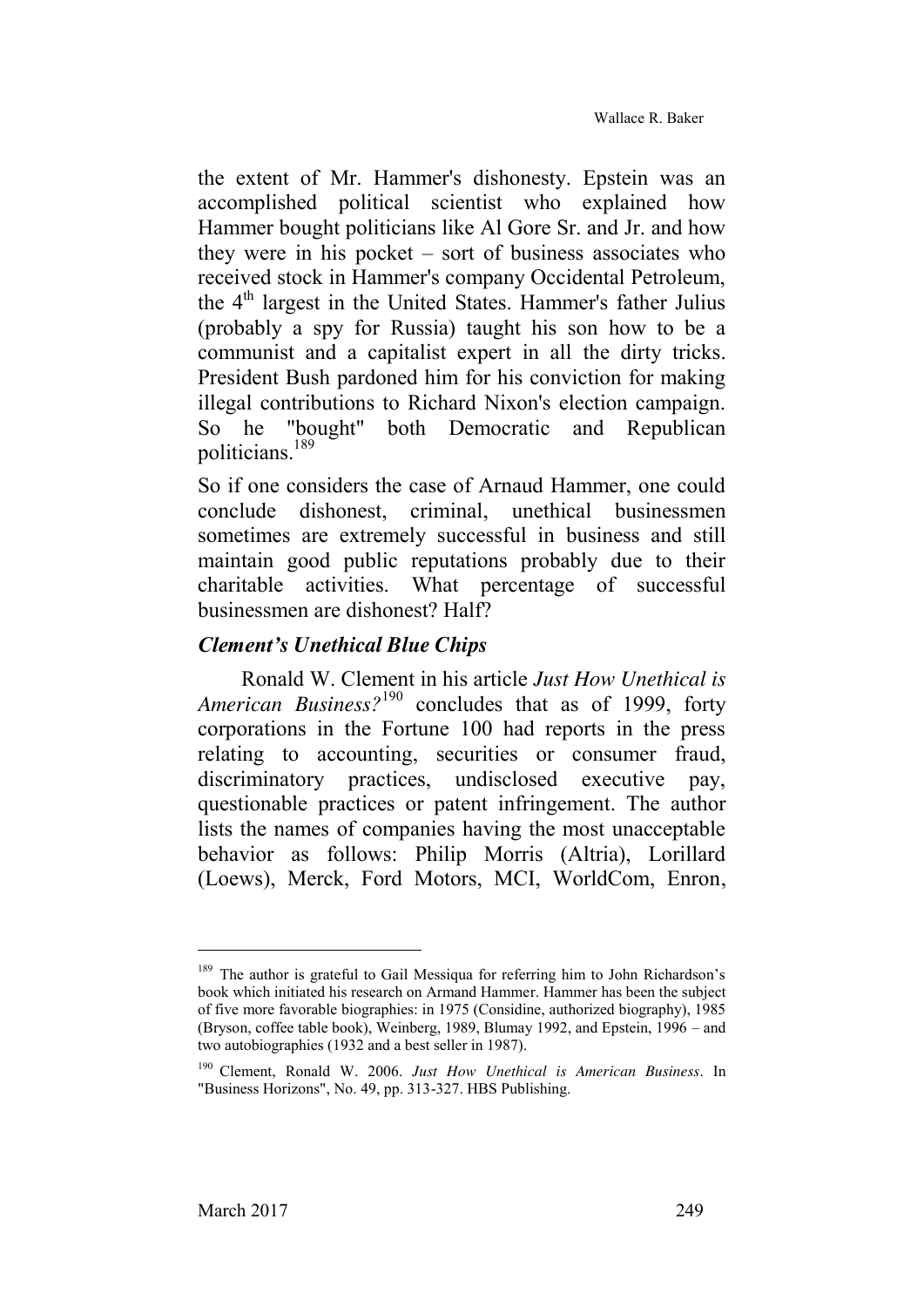The Origin, Nature, Importance and Improvement of Business and Other Ethics

Citigroup, J.P. Morgan Chase, Bank of America, Time Warner, Boeing, Exxon Mobil, Prudential, Microsoft.

# *Game Theory*

Experiments in game theory on computers indicate that the tit-for-tat program wins when it uses cooperation for the first move and then plays whatever the other player chooses on the previous move. Its success was due to its being nice (not the first to defect), "provocable" (responding to the other player's decision with a defection), forgiving (punishing and then cooperating after a defection) and clear (easy for the other player to understand). Increasing the number of players tends to make cooperation more  $difficult<sup>191</sup>$ . Does this mean cooperation and ethical conduct in larger groups is more difficult and less likely? That is the conclusion of economist Mancur Olson who notes that in small groups one who contributes to the common good at his own expense shares more than he would if his contribution were made to a very large community, perhaps a more "ethical" act because his share of the common good is negligible (Mancur Olson, p. 71).

In conclusion, unethical conduct may pay for some individuals, companies and governments in some circumstances and especially in the short term, where the gain is very high compared to the risk and "cost" of being punished by the business community or the government, or when the unethical conduct remains a secret. But generalized ethical conduct in society makes the society work better, which directly or indirectly benefits the individual.

# *Sometimes Ethics Pays. Sometimes Crime Pays*

The answer to the question "does crime pay" asked above depends upon the context. The examples given in the

 <sup>191</sup> Axelrod, Robert and Dion, Douglas. December 1988. *Further Evolution of Cooperation*. Science, Vol. 242, pp. 1385-1390.

http://poverty2.forumone.com/library/view/7043 (viewed 26 March 2007).